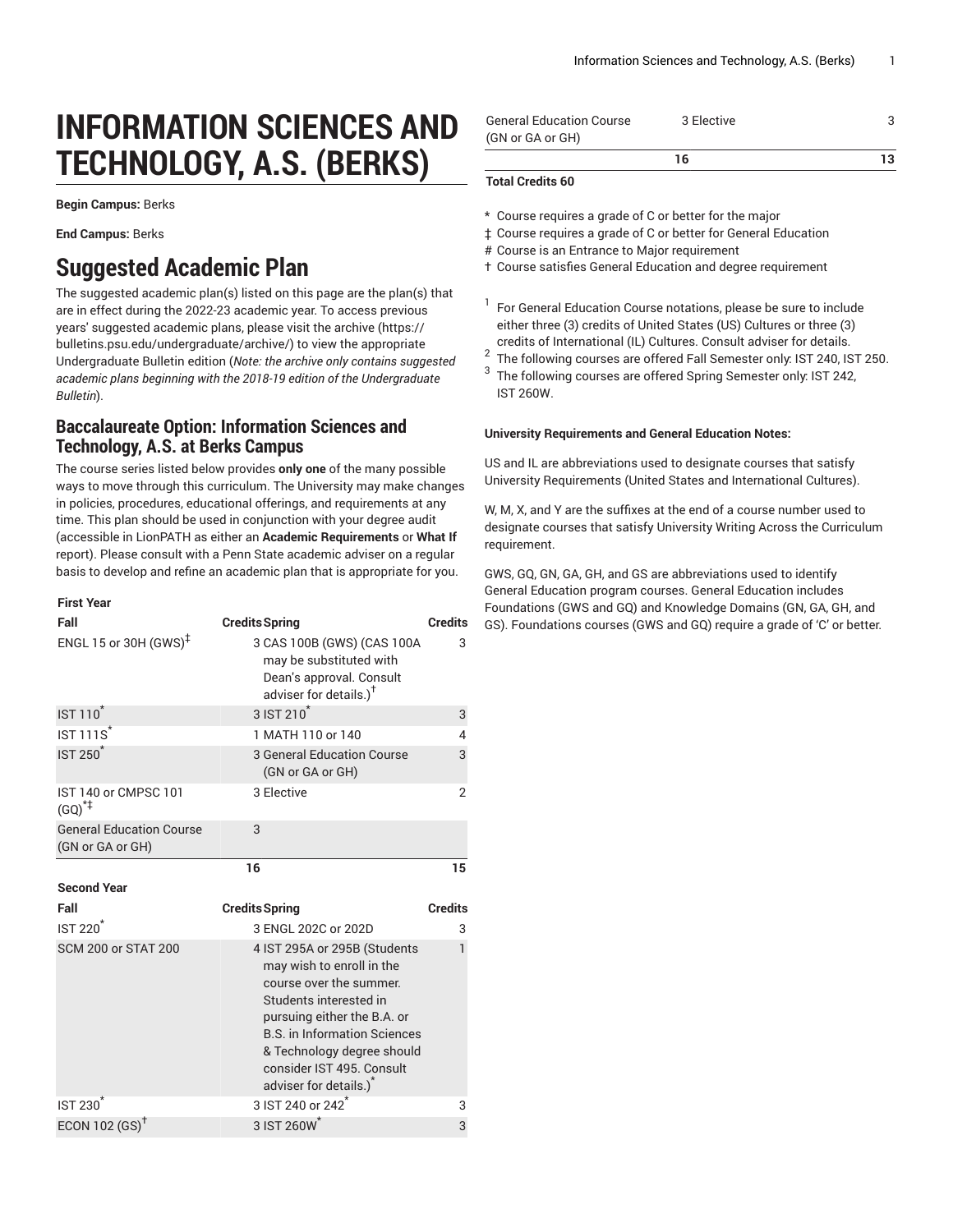## **Generalized Business Option: Information Sciences and Technology, A.S. at Berks Campus**

The course series listed below provides **only one** of the many possible ways to move through this curriculum. The University may make changes in policies, procedures, educational offerings, and requirements at any time. This plan should be used in conjunction with your degree audit (accessible in LionPATH as either an **Academic Requirements** or **What If** report). Please consult with a Penn State academic adviser on a regular basis to develop and refine an academic plan that is appropriate for you.

#### **First Year**

| Fall                                                      | <b>Credits Spring</b>                                                                                                                                                                                                                                                                 | <b>Credits</b> |
|-----------------------------------------------------------|---------------------------------------------------------------------------------------------------------------------------------------------------------------------------------------------------------------------------------------------------------------------------------------|----------------|
| ENGL 15 or 30H $(GWS)^{\ddagger}$                         | 3 CAS 100B (GWS) (CAS 100A<br>may be substituted with<br>Dean's approval. Consult<br>adviser for details.) <sup>†</sup>                                                                                                                                                               | 3              |
| <b>IST 110</b>                                            | 3 IST 210 <sup>*</sup>                                                                                                                                                                                                                                                                | 3              |
| $IST 111S^*$                                              | 1 Option Requirement                                                                                                                                                                                                                                                                  | 3              |
| <b>IST 250<sup>*</sup></b>                                | 3 Option Requirement                                                                                                                                                                                                                                                                  | 3              |
| IST 140 or CMPSC 101<br>$(GQ)^{*+}$                       | 3 General Education Course<br>(GN or GA or GH or GS)                                                                                                                                                                                                                                  | 3              |
| <b>General Education Course</b><br>(GN or GA or GH or GS) | 3                                                                                                                                                                                                                                                                                     |                |
|                                                           | 16                                                                                                                                                                                                                                                                                    | 15             |
| <b>Second Year</b>                                        |                                                                                                                                                                                                                                                                                       |                |
| Fall                                                      | <b>Credits Spring</b>                                                                                                                                                                                                                                                                 | <b>Credits</b> |
| $IST 220*$                                                | 3 ENGL 202C or 202D                                                                                                                                                                                                                                                                   | 3              |
| <b>Option Requirement</b>                                 | 3 IST 295A or 295B (Students<br>may wish to enroll in the<br>course over the summer.<br>Students interested in<br>pursuing either the B.A. or<br><b>B.S. in Information Sciences</b><br>& Technology degree should<br>consider IST 495. Consult<br>adviser for details.) <sup>*</sup> | 1              |
| <b>Option Requirement</b>                                 | 3 IST 260W <sup>*</sup>                                                                                                                                                                                                                                                               | 3              |
| <b>General Education Course</b><br>(GN or GA or GH or GS) | 3 Option Requirement                                                                                                                                                                                                                                                                  | 3              |
| <b>General Education Course</b><br>(GN or GA or GH or GS) | 3 Elective                                                                                                                                                                                                                                                                            | 4              |
|                                                           | 15                                                                                                                                                                                                                                                                                    | 14             |

**Total Credits 60**

\* Course requires a grade of C or better for the major

‡ Course requires a grade of C or better for General Education

# Course is an Entrance to Major requirement

† Course satisfies General Education and degree requirement

<sup>1</sup> For General Education Course notations, please be sure to include either three (3) credits of United States (US) Cultures or three (3) credits of International (IL) Cultures. Consult adviser for details.

2 The following courses are offered Fall Semester only: IST 250.

3 The following courses are offered Spring Semester only: IST 260W.

<sup>4</sup> For Option Requirement, consult adviser for list.

#### **University Requirements and General Education Notes:**

US and IL are abbreviations used to designate courses that satisfy University Requirements (United States and International Cultures).

W, M, X, and Y are the suffixes at the end of a course number used to designate courses that satisfy University Writing Across the Curriculum requirement.

GWS, GQ, GN, GA, GH, and GS are abbreviations used to identify General Education program courses. General Education includes Foundations (GWS and GQ) and Knowledge Domains (GN, GA, GH, and GS). Foundations courses (GWS and GQ) require a grade of 'C' or better.